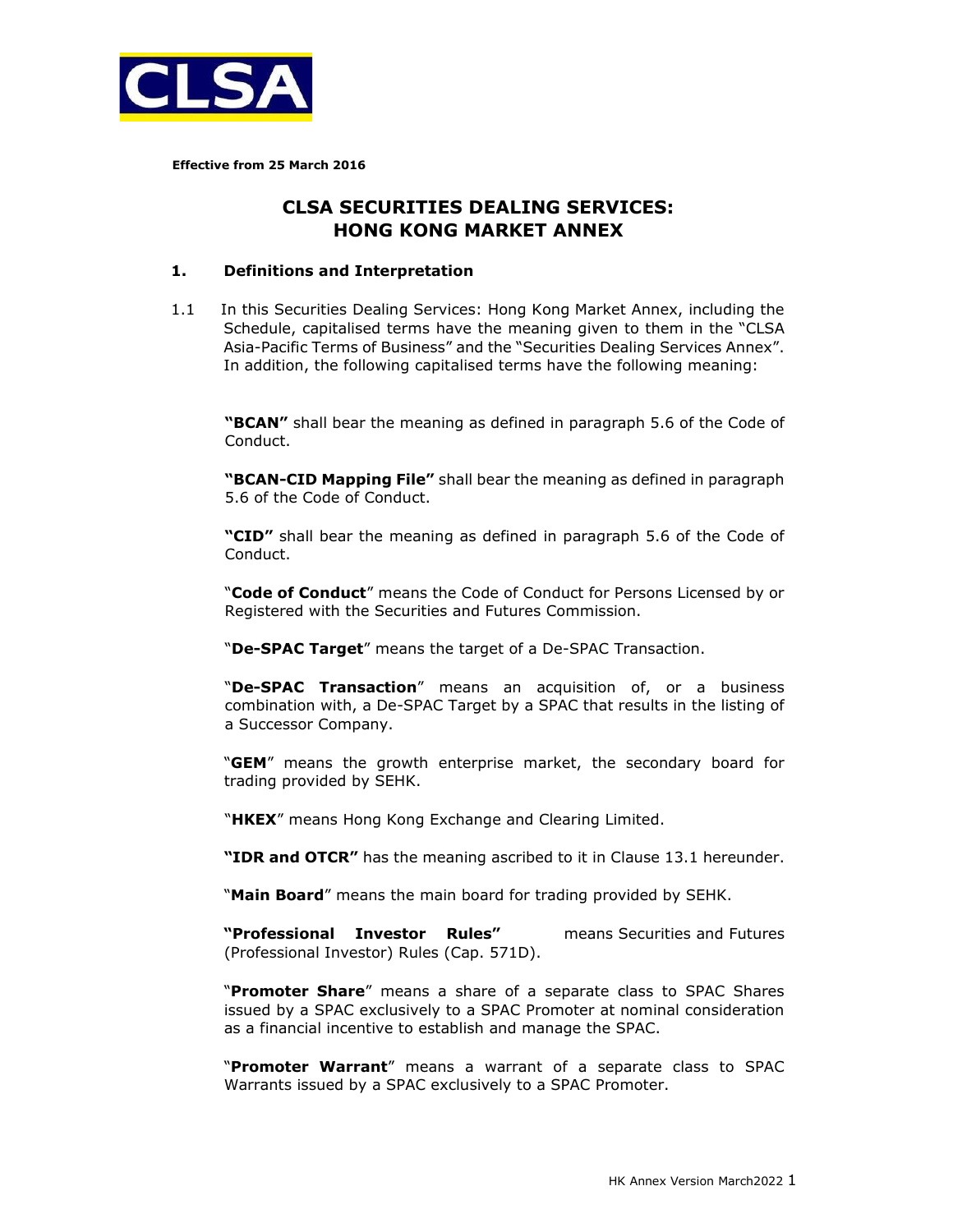

"**SEHK**" means The Stock Exchange of Hong Kong Limited.

"**SFC**" means The Securities and Futures Commission of Hong Kong.

"**SFO**" means the Securities and Futures Ordinance (Chapter 571 of the Laws of Hong Kong).

"**SPAC**" means an issuer with, or seeking, a listing that has no operating business and is established for the sole purpose of conducting a transaction in respect of a business combination with a target, within a pre-defined time period, to achieve the listing of the target.

"**Successor Company**" means the listed issuer resulting from the completion of a De-SPAC Transaction.

"**SPAC Director**" means a director of a SPAC.

"**SPAC Eligible Investor**" means Professional Investor as defined in Clause 9.1 below or other types of investors that are permitted or approved by the SEHK and/or the SFC for trading the SPAC Shares and/or SPAC Warrants.

"**SPAC Securities**" means any SPAC Shares or SPAC Warrants.

"**SPAC Share**" means a share of a SPAC that is not a Promoter Share.

"**SPAC Promoter**" means a person who establishes and manages a SPAC.

"**SPAC Warrant**" means a warrant issued by a SPAC that is not a Promoter Warrant.

- 1.2 This Securities Dealing Services: Hong Kong Market Annex is referred to herein as "this Annex".
- 1.3 References in this Annex to "we", "us" and "our" mean, unless the context otherwise requires, CLSA and where the context requires will also include any company in the CLSA Group, or persons connected with the CLSA Group.

# **2. Effect of Terms of Business; Amendment**

- 2.1 This Annex shall apply to you if (a) you requested in your Application Form that we provide you with Securities Dealing Services and requested that such Securities Dealing Services be provided in respect of the Hong Kong Market; or (b) we currently provide you with Securities Dealing Services in respect of the Hong Kong Market; or (c) your account is opened with CLSA Limited, a licensed corporation under the SFO licensed to carry on Type 1 (dealing in securities), Type 4 (advising on securities) and Type 7 (providing automated trading services) regulated activities (C.E Number AAB893) with registered office at 18/F, One Pacific Place, 88 Queensway, Hong Kong.
- 2.2 The terms and conditions set out in this Annex shall apply to all Securities Dealing Services in the Hong Kong Market or through an account opened with CLSA Limited, provided by us to you in addition to, and supplemental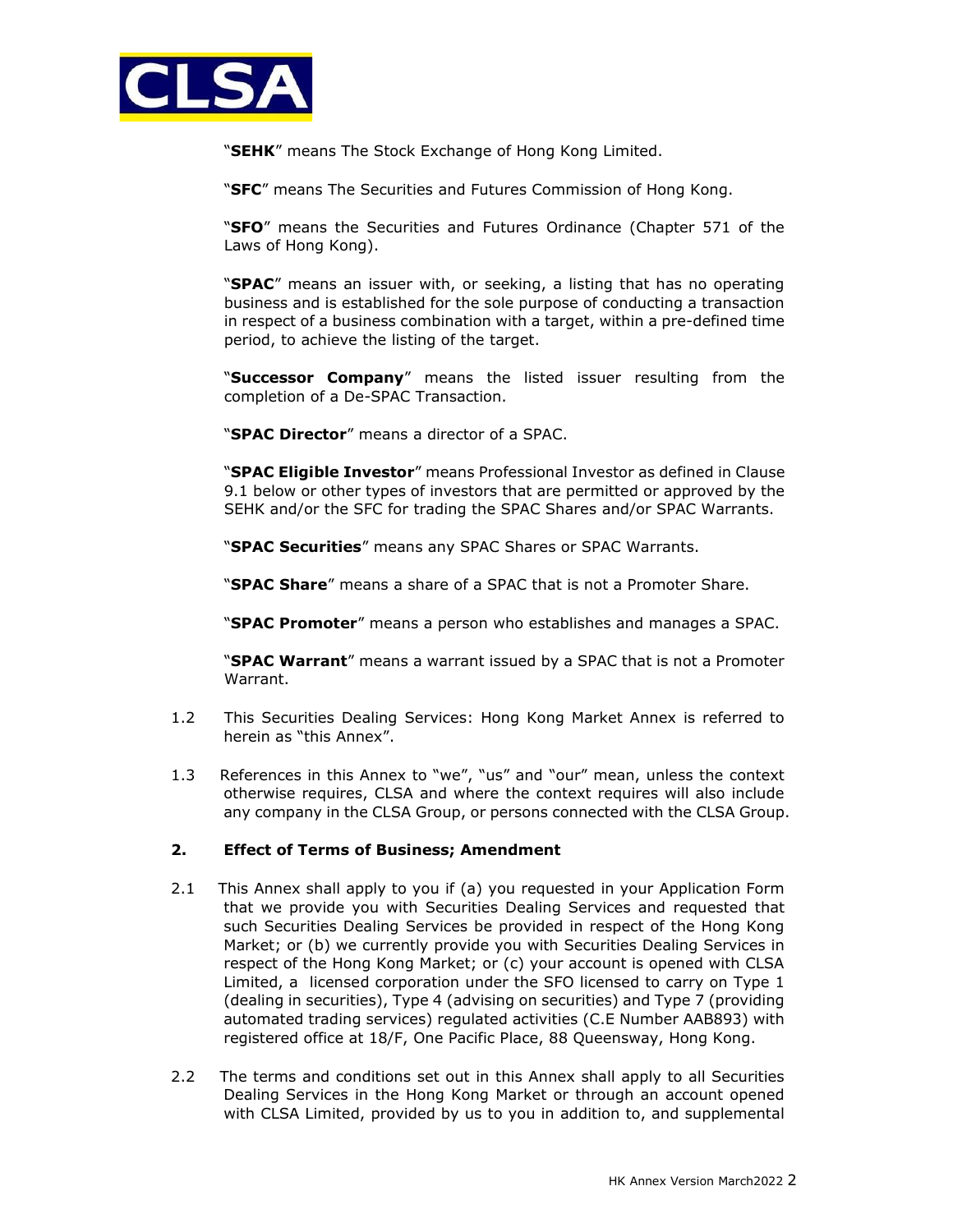

to, the terms and conditions set out in the Terms of Business. Accordingly, the terms and conditions in this Annex are legally binding and take effect when you signify your acceptance by placing an order for Securities in the Hong Kong Market with us or through an account opened with CLSA Limited, following your receipt of our Terms of Business.

- 2.3 For the avoidance of doubt, the Terms of Business (including this Annex), the Application Form, the Confirmation, as well as any contract notes, trade confirmations, statement of accounts and/ or receipts of transactions (each document as amended and/or supplemented from time to time) constitute a legally binding contract and take effect when you signify your acceptance by placing an order with us.
- 2.4 The English version of the Terms of Business shall prevail unless you have confirmed in writing to us that the Chinese version shall prevail.

# **3. Short Selling**

- 3.1 Without limitation to your obligations under the Terms of Business and the Securities Dealing Services Annex, for every transaction in Securities in the Hong Kong Market, or through an account opened with CLSA Limited, you will inform us if that trade is a short selling order prior to or at time of the order. This shall include orders placed by oral or electronic means (including, without limitation, through Direct Market Access Services), or in writing by fax or other means of transmission. In particular but without limiting the generality of the foregoing, when you place a short sell order through FIX Protocol and check "No" in tag 114, such action on your part represents you confirm that i) you have a presently exercisable and unconditional right to vest the Securities to which the order relates in the purchaser of such Securities; and ii) where the Securities to which the order relates have been borrowed to cover the sale, you have obtained confirmation from the lender(s) of such Securities that such lender(s) has / have such Securities available to lend to you.
- 3.2 For every short selling order conducted through us, you confirm that you will make proper arrangements to cover the trade settlement, and if applicable, that you have confirmation from your lender for the delivery of the trade.
- 3.3 Should we request, prior to accepting the order you will provide, in written form by Bloomberg or means as otherwise agreed, relevant information and assurances in relation to the short selling order which confirms to us that you have the proper arrangements in place.
- 3.4 Without limiting your obligations to at all times comply with the Market Requirements, you shall at all times comply with the provisions of the SFO in relation to short selling.

# **4. Compensation Fund**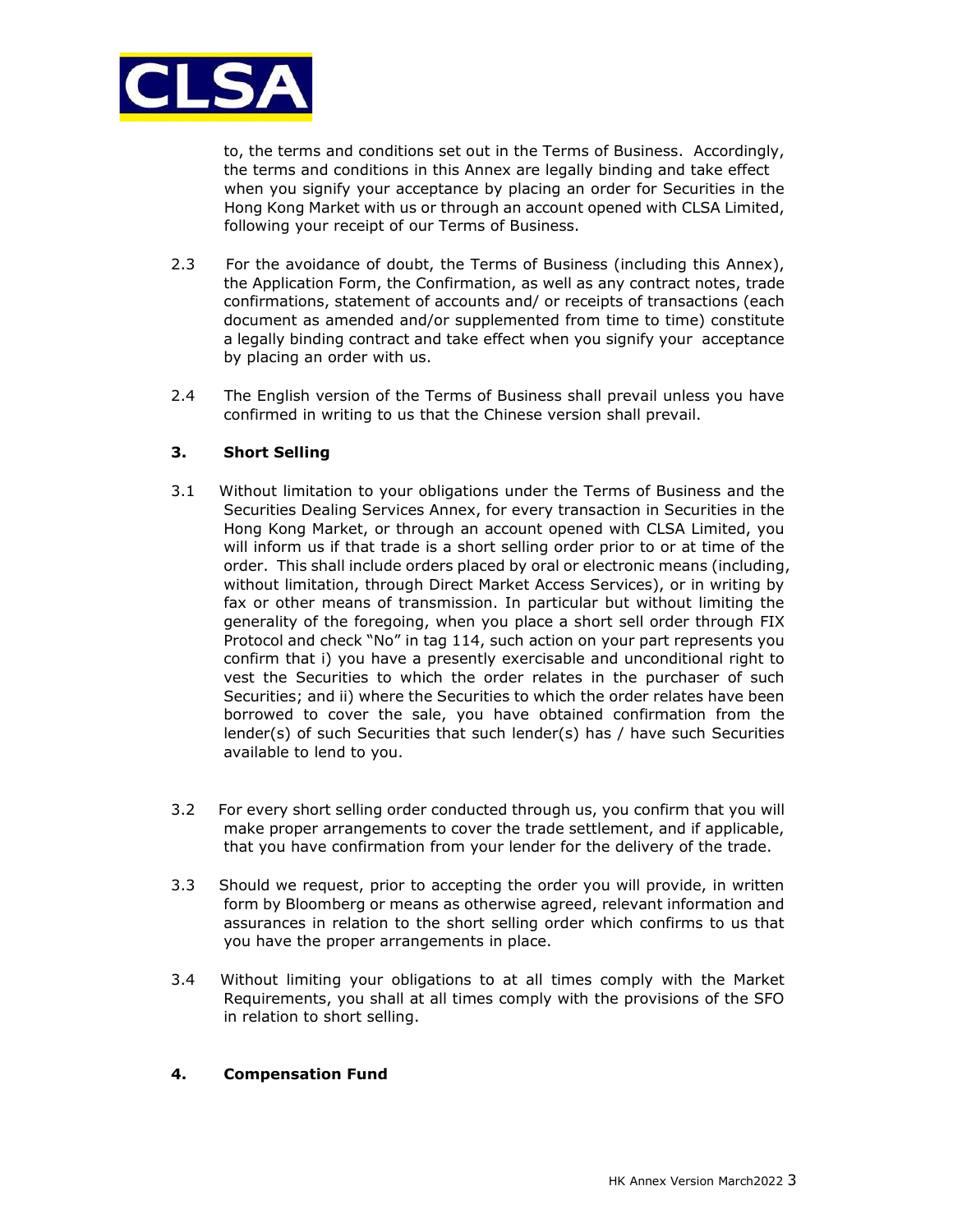

4.1 We have explained to you, and you understand and agree, that in the event of a default committed by us causing you to suffer a pecuniary loss, your right to compensation under the Investor Compensation Fund established under the SFO will be restricted to the extent provided for therein. There can be no guarantee that your loss may be recouped from the Investor Compensation Fund in full, or in part.

# **5. Securities Positions and Reporting Limits**

5.1 The Securities and Futures Commission of Hong Kong has prescribed certain trading limits and disclosure requirements on securities that may be held or controlled by a person and require a person holding or controlling a reportable position to notify the relevant Exchanges. You may need to take legal advice regarding your obligations thereunder. You acknowledge that it is your responsibility to observe such position limits, to monitor your holdings and to make reports where applicable.

## **6. Guaranteed Transactions**

- 6.1 In the case we agree to provide guaranteed price arrangement, you acknowledge that the prices at which transactions are executed for you will be the guaranteed price figures for the reference period for the relevant Securities displayed by Bloomberg or such other pricing source as we in our discretion may decide.
- 6.2 You acknowledge that the guaranteed price reported to you on the relevant confirmation may not be reflective of the actual trading level of the Securities at any point during the trading day but rather it reflects an average price based upon the transactions effected during the reference period.
- 6.3 CLSA reserves the right not to execute a guaranteed transaction at the close of trading.
- 6.4 You acknowledge and agree that where CLSA executed a guaranteed transaction (whether it is a guaranteed price trade or guaranteed benchmark trade) on your behalf, any profits or losses that may arise on the execution of such transaction may be retained by us without disclosure to you, notwithstanding we are acting in the capacity as your agent.

## **7. SFC Prescribed Terms for Options Business Traded on the Stock Exchange of Hong Kong Limited**

7.1 We do not provide services on options account unless otherwise agreed with you in writing.

#### **8. Risk Disclosure Statement**

8.1 You have confirmed (whether in the Application Form or otherwise) that: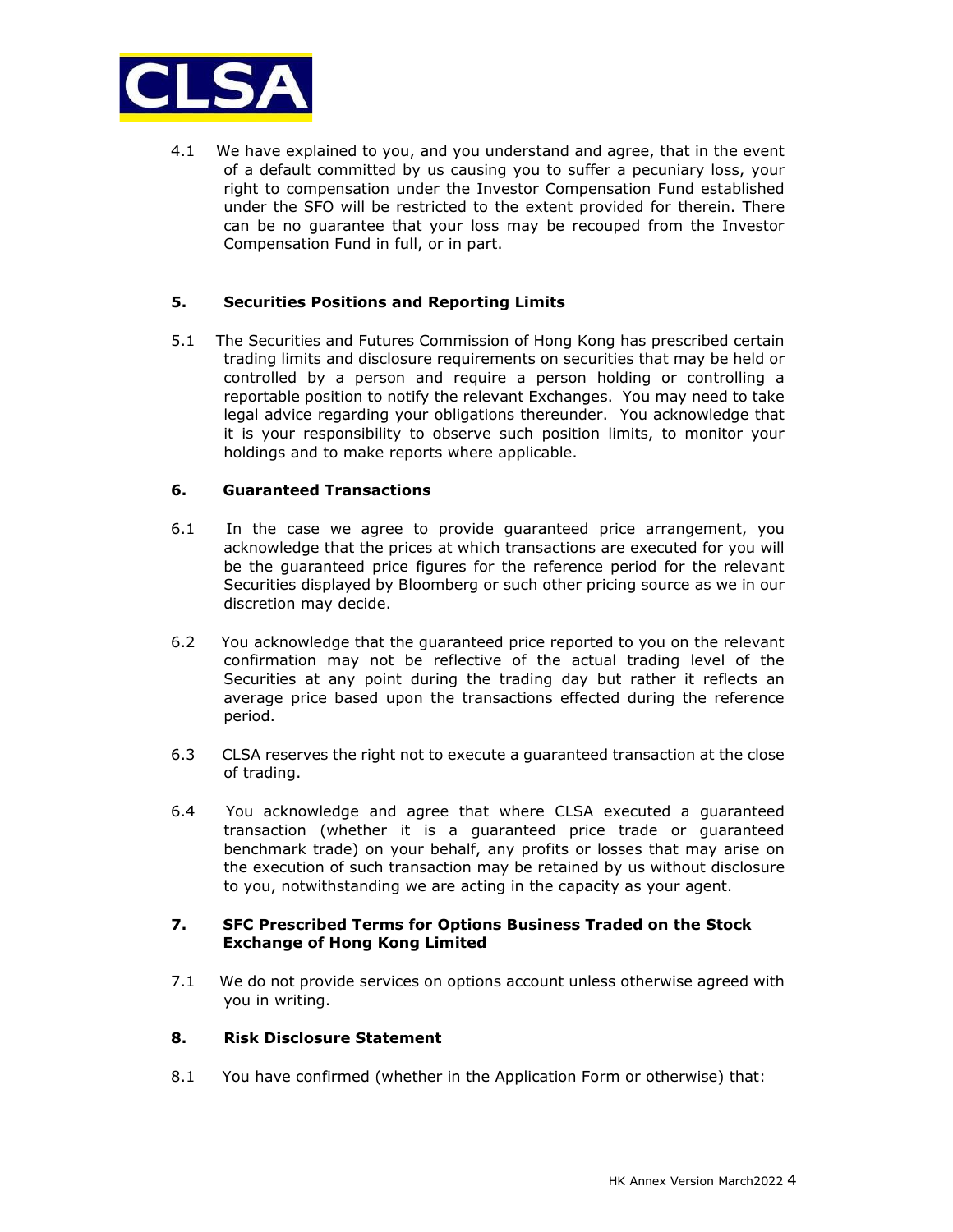

- (a) you acknowledge and confirm that the terms and conditions applicable to the Services and the risk disclosure statements in the "Risk Disclosure Statement Schedule" to this Annex (or otherwise provided) have been provided to you in a language that you prefer and understand; and
- (b) you were invited to read the risk disclosure statements, to ask questions and take independent advice if you wish.

## **9. Professional Investors**

- 9.1 For the purpose of Clause 9 and Clause 10, the following capitalised terms shall have the meanings specified below:
- "**Institutional Professional Investor**" means a person falling under paragraphs (a) to (i) of the definition of "professional investor" in section 1 of Part 1 of the SFO.
- "**Corporate Professional Investor**" means a trust corporation, corporation or partnership falling under sections 3(a), (c) and (d) of the Professional Investor Rules.
- "**Experienced Corporate Professional Investor**" has the meaning as given in Clause 9.3.
- "**Individual Professional Investor**" means an individual falling under section 3(b) of the Professional Investor Rules.
- "**Professional Investor**" means an Institutional Professional Investor, a Corporate Professional Investor or an Individual Professional Investor.
- 9.2 In the event that we notify you that we will treat you as an Institutional Professional Investor in respect of any relevant markets and products, Clause 9.5 and Clause 9.6 herein below shall apply to you in respect of such markets and products.
- 9.3 In the event that we notify you that we will treat you as a Corporate Professional Investor and we are reasonably satisfied that you meet the criteria set out in paragraph 15.3A(b) of the Code of Conduct in respect of any relevant markets and products (an "**Experienced Corporate Professional Investor"**), Clause 9.5 and Clause 9.6 herein below shall apply to you in respect of such markets and products.
- 9.4 In the event that we notify you that we will treat you as an Individual Professional Investor or a Corporate Professional Investor (but not an Experienced Corporate Professional Investor) in respect of any relevant markets and products, Clause 9.5 herein below shall apply to you in respect of such markets and products.
- 9.5 You agree and accept that, in providing the Services to you as a Professional Investor, we are **NOT** obliged to take the following steps, which we would otherwise be required to take if you were not a Professional Investor: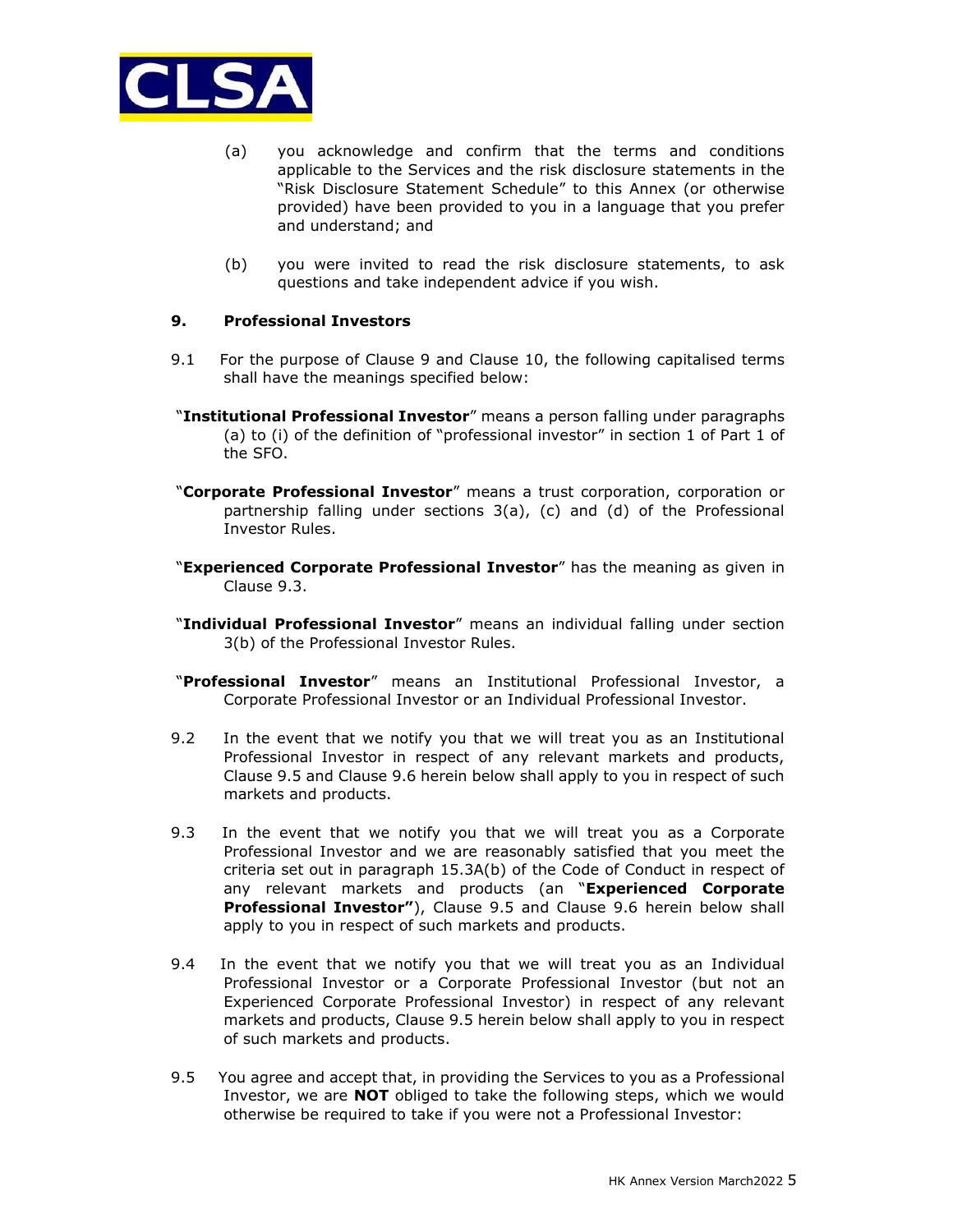

- (a) inform you about our business and the identity and status of our employees and others acting on our behalf;
- (b) confirm with you the essential features of each transaction that we effect for you;
- (c) provide to you documentation on the Nasdaq-Amex Pilot Program before opening a securities trading account for you for dealing in securities admitted to the Nasdaq-Amex Pilot Program; or
- (d) provide contract notes, regular statement of accounts and receipts that are required under the Securities and Futures (Contract Notes, Statements of Account and Receipts) Rules.
- 9.6 You agree and accept that, in providing the Services to you as an Institutional Professional Investor or an Experienced Corporate Professional Investor, we are **NOT** obliged to take the following steps, which we would otherwise be required to take if you were not an Institutional Professional Investor or an Experienced Corporate Professional Investor:
	- (a) establish your financial situation, investment experience and investment objectives (except where we are providing to you advice on corporate finance work);
	- (b) ensure the suitability of any recommendation or solicitation we make to you;
	- (c) assess your knowledge of derivatives and characterize you based on your knowledge of derivatives;
	- (d) enter into any written agreements with you or provide to you risk disclosure statements in relation to any relevant products and markets or our provision to you of any of our Services;
	- (e) disclose transaction related information as specified in paragraph 8.3A of the Code of Conduct; or
	- (f) obtain from you an authority in a written form prior to effecting transactions for you in the operation of discretionary accounts or to explain such authority or confirm such authority on an annual basis.

## **10. Investors other than Institutional Professional Investors and Experienced Corporate Professional Investors**

10.1 This Clause 10 shall apply if you fall under Clause 2.1(c) and are NOT an Institutional Professional Investor or an Experienced Corporate Professional Investor.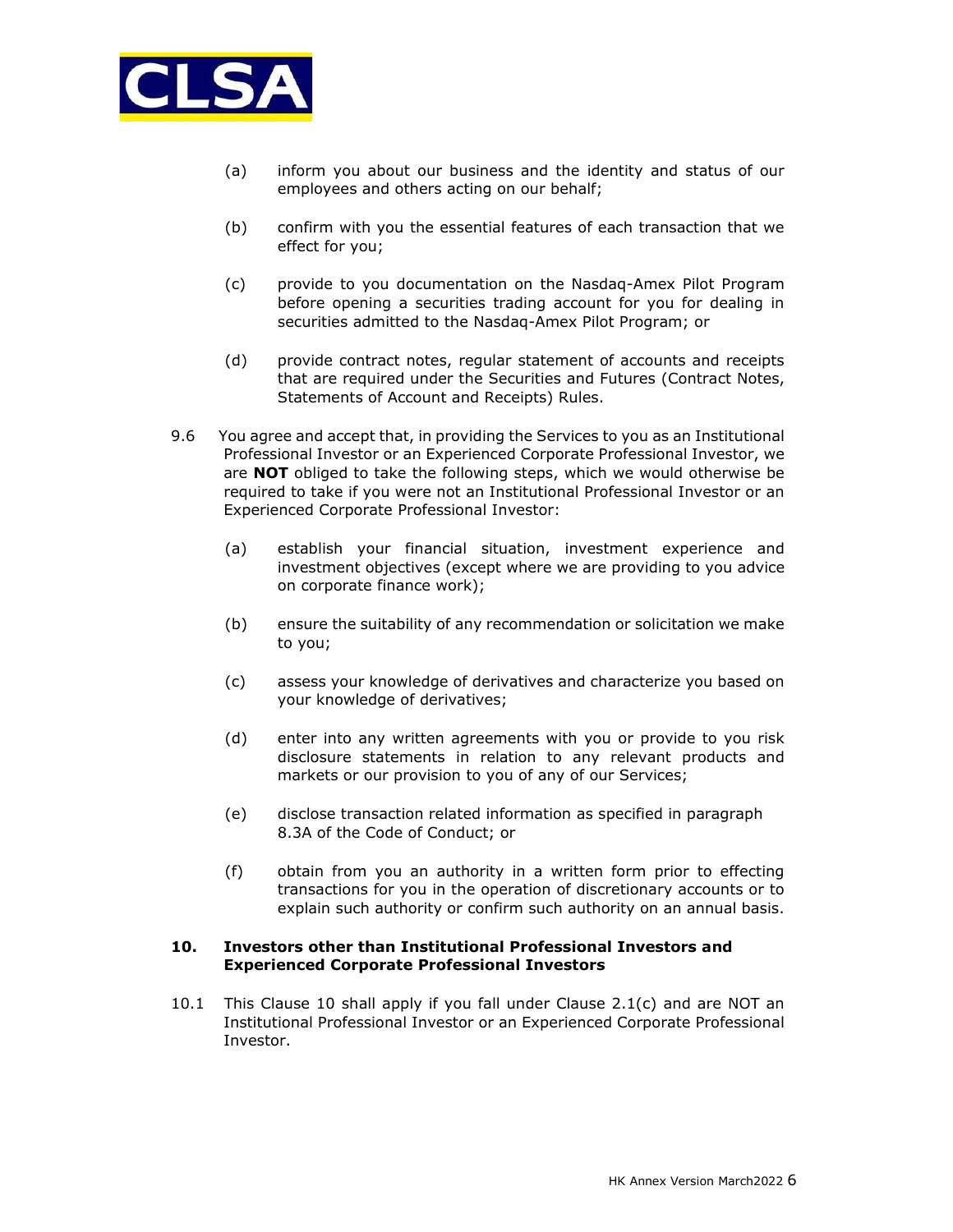

- 10.2 We undertake to notify you in the event of any material change to the information as contained in Clause 2.1(c), this Clause 10, the Application Form or the Confirmation.
- 10.3 Notwithstanding any other provisions in the Terms of Business, and unless otherwise agreed by us in writing, the services we shall provide to you shall be limited to securities cash account and research.
- 10.4 We shall charge you commissions, charges, fees, taxes, levies and so on as set out in the Terms of Business, contract notes, trade confirmations, statement of accounts and/ or receipts of transactions.
- 10.5 If we solicit the sale of or recommend any financial product to you, the financial product must be reasonably suitable for you having regard to your financial situation, investment experience and investment objectives. No other provision of the Terms of Business or any other document we may ask you to sign and no statement we may ask you to make derogates from this clause.
- 10.6 In the event of any conflict with any other provision in the Terms of Business, this Clause 10 shall prevail.

#### **11. Third Party Rights under Hong Kong Law**

11.1 No provision of these terms and conditions is enforceable under the Contracts (Rights of Third Parties) Ordinance (Cap. 623 of the Laws of Hong Kong) by a person who is not a party to these terms and conditions, other than by the Affiliates of CLSA and their respective directors, shareholders, officers, employees, representatives or agents. Any rights conferred on third parties by these terms and conditions exclude the right to assign, and their consent is not required to rescind or vary these terms and conditions.

#### **12. SPAC Securities Trading**

 You represent, warrant, undertake and acknowledge on a continuing basis, including without limitation on the first date that this Annex is effective and on each date that you place an order or give an instruction in respect of SPAC Securities under this Annex, that

- (a) you will trade SPAC Securities only when you are, and in the case where you are acting for the benefits or account or on behalf of another person or your underlying clients if you are an intermediary, each of you and such other person and/or underlying client (collectively the "**Other Persons**") is a SPAC Eligible Investor; in particular, where you are an intermediary, you shall examine, verify and ensure your underlying clients are SPAC Eligible Investor;
- (b) in respect of any listed SPAC Shares or SPAC Warrants prior to the completion of a De-SPAC Transaction, you or the Other Person(s) are not the following persons or their close associates, (i) SPAC Promoters, their respective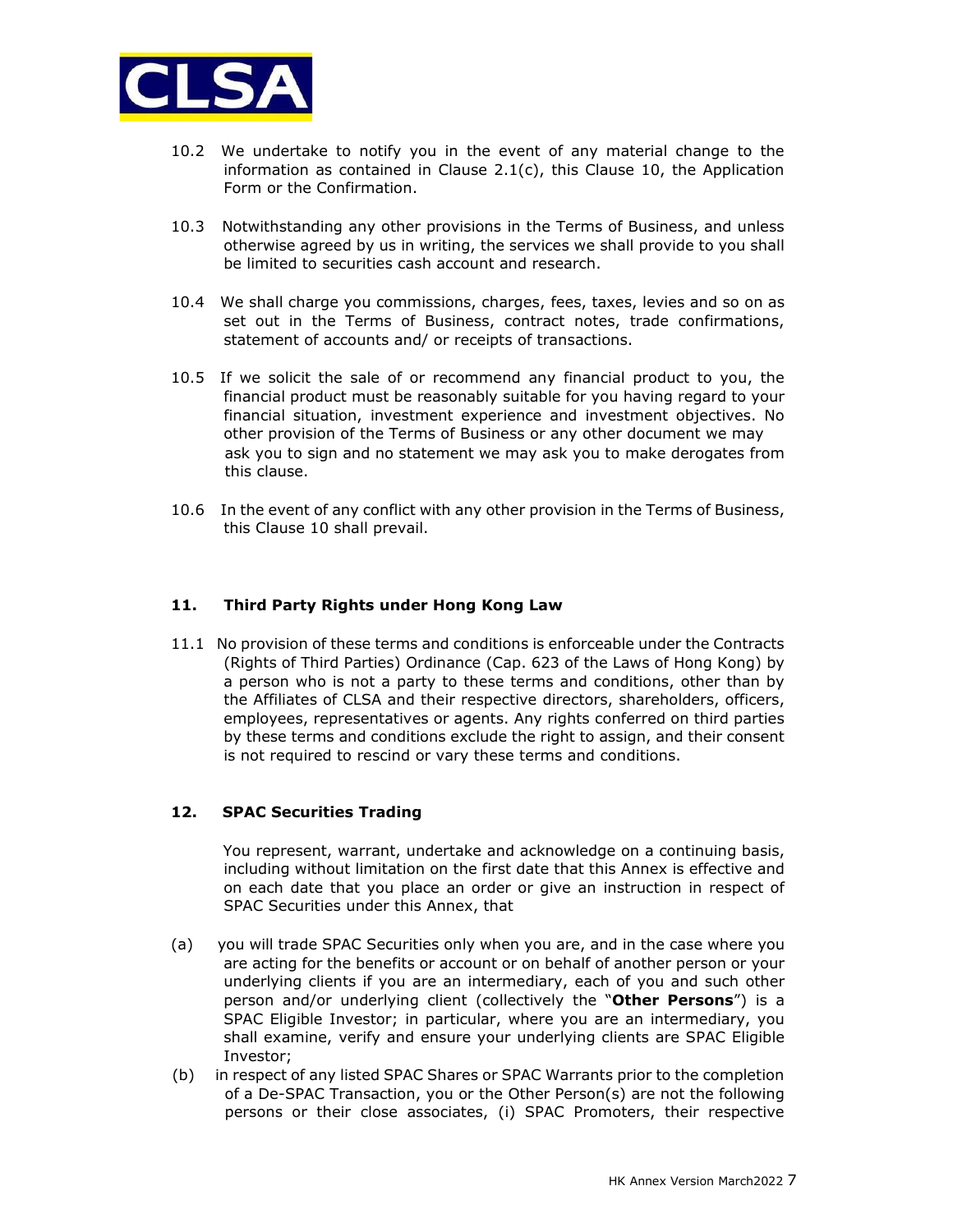

directors and employees, (ii) SPAC Directors and/or (iii) employees of the SPAC;

- (c) your investment in SPAC Securities does not violate any applicable laws, regulations and rules of SFO, SFC and SEHK;
- (d) you shall familiarize yourself and comply with all the terms and conditions governing the SPAC Securities set out in any prospectus and/or offering document and/or the application form or any other relevant document in respect of such SPAC Securities and you agree to be bound by such terms and conditions in any such transaction you may have with us;
- (e) any trading in SPAC Securities will be subject to applicable trading and listing rules and requirements of SEHK and you agree to comply with such trading and listing rules and requirements;
- (f) where, under the terms of SPAC Securities trading and listing rules and requirements of SEHK, we receive notice from SEHK or SFC, requiring us to unwind settled positions with respect to SPAC Securities within three days (or such other time as specified by SFC or SEHK) of the settlement of the relevant position ("**Mandatory-Unwind Notice**"), we shall be entitled to issue a corresponding notice to you requesting you to unwind settled positions with respect to SPAC Securities within three days (or such other time as specified by SFC or SEHK) of the settlement of the relevant position ("**Client Mandatory-Unwind Notice**") and you undertake to comply with any such Client Mandatory-Unwind Notice. You shall have similar arrangements with the Other Person(s) enabling you to give notice to them to unwind settled positions with respect to SPAC Securities within three days (or such other time as specified by SFC or SEHK) of the settlement of the relevant position;
- (g) in relation to any Mandatory-Unwind Notice, you authorize us to sell or arrange for the sale of such SPAC Securities on your behalf at such price and on such terms as we may determine in our absolute discretion if you fail to comply in a timely manner with a Client Mandatory-Unwind Notice, to the extent necessary to comply with SPAC Securities trading and listing rules and requirements of SEHK. In addition to the above, you authorize us to sell, transfer or carry out any other action in relation to SPAC Securities owned by you if we are instructed to do so by SFC or SEHK or if we otherwise determine in our absolute discretion that it is necessary or desirable to do so in order to comply with any with SPAC Securities trading and listing rules and requirements of SEHK;
- (h) there is a risk of prohibition from trading SPAC Securities and that your instructions to trade SPAC Securities may not be accepted;
- (i) you have complied with and will comply with the selling restrictions as provided in the relevant prospectus/offering document of the SPAC Securities;
- (j) you fully understand the contents of the prospectus/offering documents of the SPAC Securities and the risks relating to any of the Transactions (as defined below) (including those relating to liquidity and volatility of SPAC Securities) including but not limited to the risks set out in such prospectus/offering documents and this document;
- (k) you are entering into the transactions of SPAC Securities (the "Transactions") at your sole judgment and responsibility, are capable of assuming the financial and other risks and losses of entering into any Transaction; and
- (l) you are capable of making and will make all the representations and declarations required to be made by a purchaser or holder of the SPAC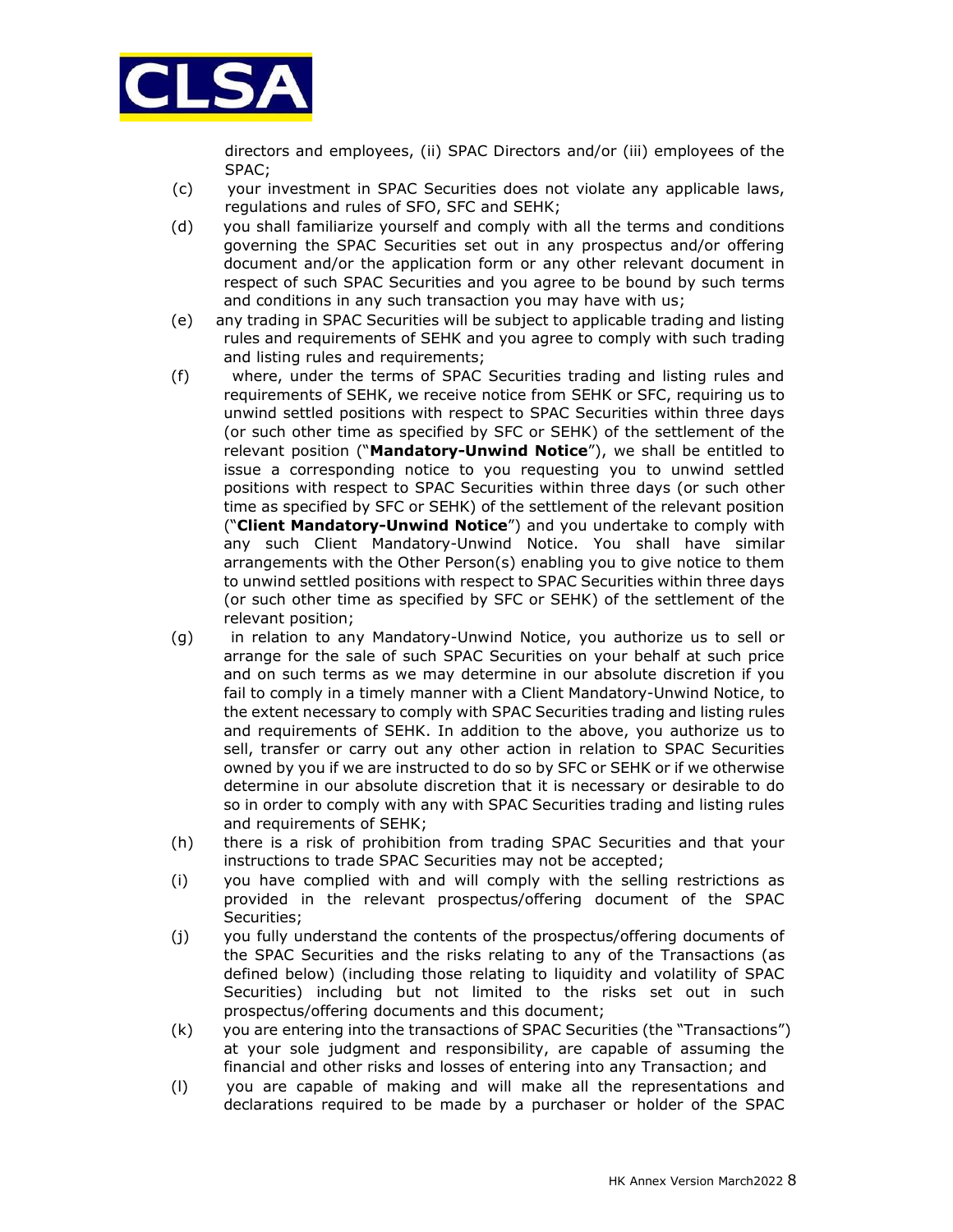

Securities under the terms of the SPAC Securities and the prospectus/offering documents of such SPAC Securities; and

(m) you or the Other Peron(s) (when applicable) are purchasing the SPAC Securities for investment purposes and not with a view to, or for resale in connection with, any distribution or any disposition thereof.

# **13. Express Consent**

- 13.1 In addition to your consent given in respect of the processing of your personal data (including personal data provided by you of any natural person ("data subject")) in connection with your Account(s) and our Services to you as required by applicable laws and regulations including without limitation the Circular relating to the Personal Data (Privacy) Ordinance of Hong Kong available at<https://www.clsa.com/terms-of-business/> and consents given under the CLSA Asia-Pacific Terms of Business and the account opening form, you further agree and consent to us that we and/or our Affiliates may collect, store, process, use, disclose and transfer personal data relating to you and/or data subject (including but not limited to your and data subject's CID and BCAN(s)) as required for us to provide securities trading and related services falling under the scope of the investor identification regime at trading level for the securities market in Hong Kong and/or over-the-counter securities transactions reporting regime for shares listed on the SEHK as stipulated by the SFC and the SEHK (the "**IDR and OTCR**"), to be implemented by SFC, SEHK and/or HKEX and to comply with the rules and requirements of HKEX and/or SFC in effect from time to time (including but not limited to the Code of Conduct"), including, without limitation, as follows:
	- a) disclosing and transferring your and/or data subject's personal data (including CID and BCAN(s)), directly or indirectly through another broker or intermediaries, we may use in relation to the Services we provide to you (if any), to SEHK and/or the SFC in accordance with the rules and requirements of SEHK and the SFC in effect from time to time;
	- b) allowing SEHK to: (i) collect, store, process and use your and/or data subject's personal data (including CID and BCAN(s)) for market surveillance and monitoring purposes and enforcement of the Rules of the exchange of SEHK; and (ii) disclose and transfer such information to the relevant regulators and law enforcement agencies in Hong Kong (including, but not limited to, the SFC) so as to facilitate the performance of their statutory functions with respect to the Hong Kong financial markets; and (iii) use such information for conducting analysis for the purposes of market oversight; and
	- c) allowing the SFC to: (i) collect, store, process and use your and/or data subject's personal data (including CID and BCAN(s)) for the performance of its statutory functions including monitoring, surveillance and enforcement functions with respect to the Hong Kong financial markets; and (ii) disclose and transfer such information to relevant regulators and law enforcement agencies in Hong Kong in accordance with applicable laws or regulatory requirements;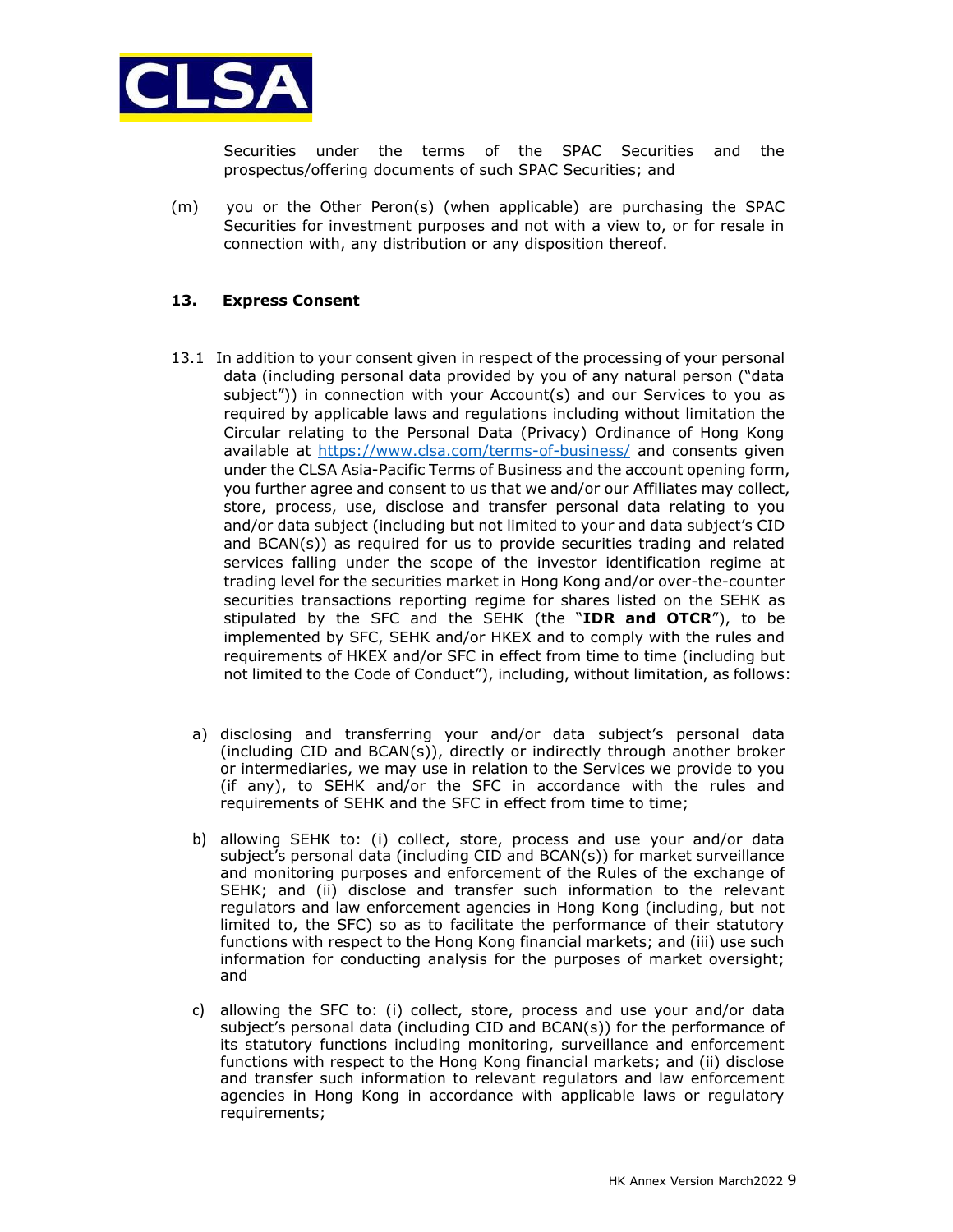

- 13.2 You also acknowledge and agree that despite any subsequent purported withdrawal of consent by you or any data subject, your and data subject's personal data may continue to be stored, processed, used, disclosed or transferred for the above purposes after such purported withdrawal of consent. Failure to provide CLSA your and/or data subject's personal data or consent as described above may mean that we will not, or will no longer be able to, as the case may be, carry out your trading instructions or provide you with Securities related Services (other than to sell, transfer out or withdraw your existing holdings of securities, if any).
- 13.3 You acknowledge and undertake to CLSA that, each data subject has consented to CLSA's and/or its Affiliates' collection, use, disclosure, sharing, and/or processing of his/her personal data for the purposes stated hereunder.

#### **14. Representations, Warranties and Undertakings in connection with the IDR and OTCR**

- 14.1 Where you are a "relevant licensed or registered person" as defined under paragraph 5.6 of the Code of Conduct and (i) carry out proprietary trading, and/or (ii) act as an agent for your "client", as the case maybe, and give a trading order or make a transaction falling under the scope of the IDR and OTCR, you agree and represent, warrant and undertake to CLSA, on a continuing basis that you have complied with and will comply with the regulatory requirements of the IDR and OTCR all the time, including without limitation, as follows:
- (a) You have assigned a BCAN to your client(s) and have collected CID of your client(s) for submission to the SEHK. You have submitted your client's CID directly to the SEHK by way of inclusion in a BCAN-CID Mapping File.
- (b) Where you route securities order of your client(s) abroad to an overseas broker, which in turn routes the order to CLSA, you shall transmit the BCAN together with the securities order to such overseas broker and put in place arrangements with that overseas broker so that the securities order can be transmitted together with the BCAN to CLSA. You acknowledge that CLSA is not responsible to verify if the order should carry a BCAN.
- (c) You shall provide CLSA with your CE number (being the unique identifier assigned by the SFC) and BCAN of your client(s) or a specific code as prescribed by SEHK (in the case of the aggregated order) or a specific code as prescribed by SEHK (in case of the sell only orders of your clients who have not expressly consented for the disclosure of any of their personal data to SEHK and SFC in accordance with the applicable data protection laws and as per paragraph 5.6 of the Code of Conduct), as the case may be, for whose account the transactions are effected. You represent and undertake that when you provide such information to CLSA, you have obtained the express consent of your clients for the disclosure of any of their information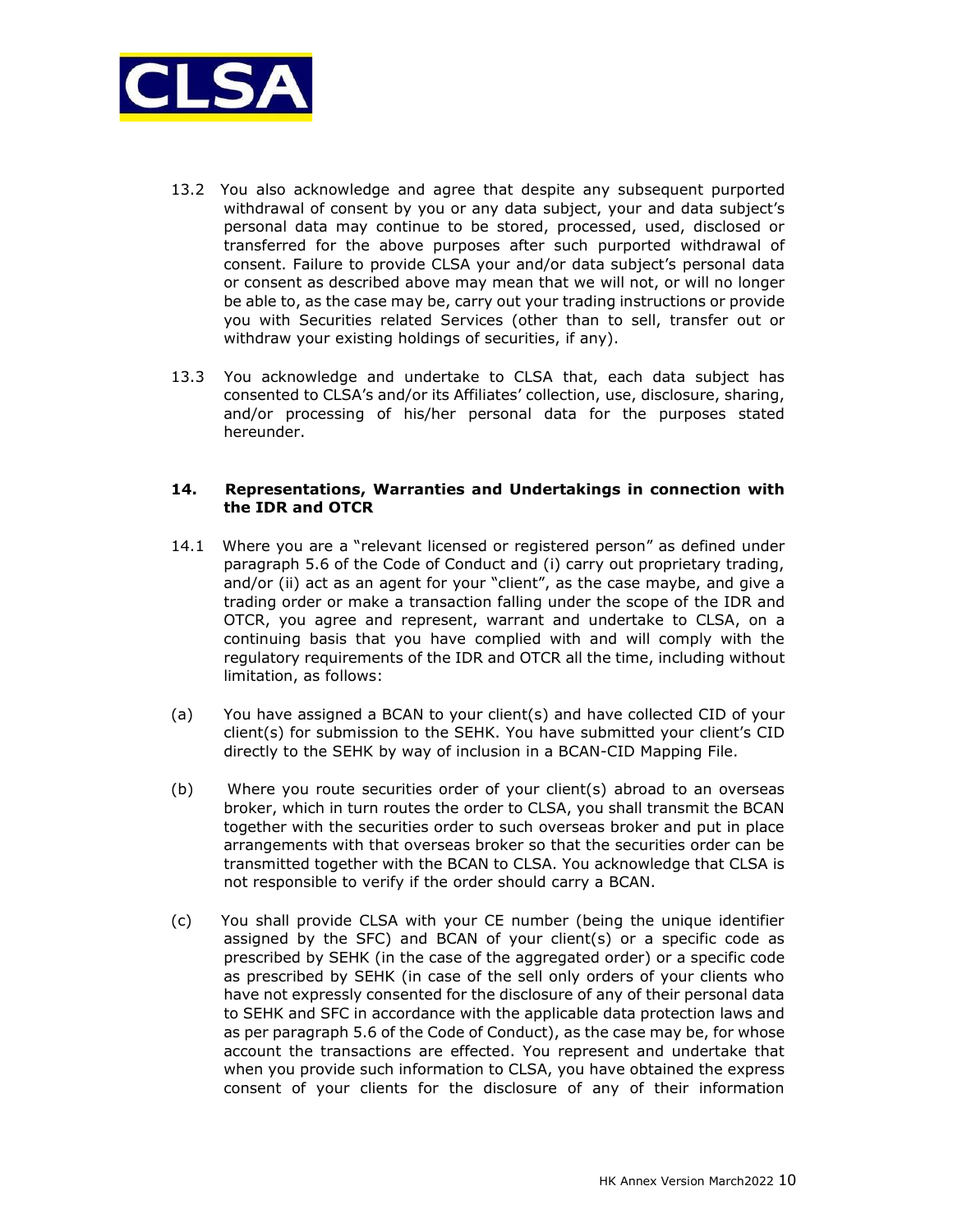

(including their CID and BCAN) in accordance with the applicable data protection laws and as per paragraph 5.6 of the Code of Conduct.

- (d) If your client is acting as an intermediary for an underlying client(s), for whom the transaction is effected, you confirms that: (i) you have arrangements in place with your client which entitles you to obtain your client's CE number (being the unique identifier assigned by the SFC) and BCAN of their underlying client(s) or a specific code as prescribed by SEHK (in the case of the aggregated order) or a specific code as prescribed by SEHK (in case of the sell only orders of their underlying client(s) who have not expressly consented for the disclosure of any of their personal data to SEHK and SFC in accordance with the applicable data protection laws and as per paragraph 5.6 of the Code of Conduct), as the case may be, for whose account the transaction is effected; and (ii) you have arrangements with your client(s) obligating them to take express consents of their underlying client(s) for the disclosure of any of their information (including CID and BCAN) in accordance with the applicable data protection laws and as per paragraph 5.6 of the Code of Conduct.
- (e) Where you are the originator of an executed aggregated order, you shall also ensure that the BCAN of each client or joint account to which the underlying orders relate are subsequently submitted to SEHK in accordance with the SEHK's requirements.
- (f) Where your client is acting as an intermediary for an underlying client(s) and is the originator of an executed order, you confirm that you have arrangement in place with your client obligating them to subsequently submit BCAN to SEHK of underlying order of each of their client or joint account in accordance with the SEHK requirements.
- (g) You have taken reasonable measures and have arrangements in place to satisfy your obligations under paragraph 5.6(k) of the Code of Conduct.
- (h) You shall provide the CID as per the requirements of the SFC and Code of Conduct. Your CID and/or CID of your client(s) provided by you are true and accurate and you shall promptly notify CLSA of any changes or updates or errors related to such CIDs provided and shall promptly provide CLSA with any updated or changed CID. Further, you confirm and undertake to CLSA that BCAN provided by you is correct and you shall promptly notify CLSA of any changes or updates or errors related to such BCAN provided and shall, upon CLSA's request, assist CLSA with verification and maintenance of CID.
- (i) If your client is acting as an intermediary for an underlying client(s),for whom the transaction is effected, you confirm that you have arrangements in place with your client to obligate them to have reasonable measures and arrangements in place to satisfy their obligations under paragraph 5.6(k) of the Code of Conduct and to have obtained representations, warranties and consents from their clients as it consider appropriate to assist their verification and maintenance of CID and/or BCAN and notify it of any changes or updates or error related to the CID and/or BCAN provided and shall promptly provide to them of any updated or changed CID and/or BCAN.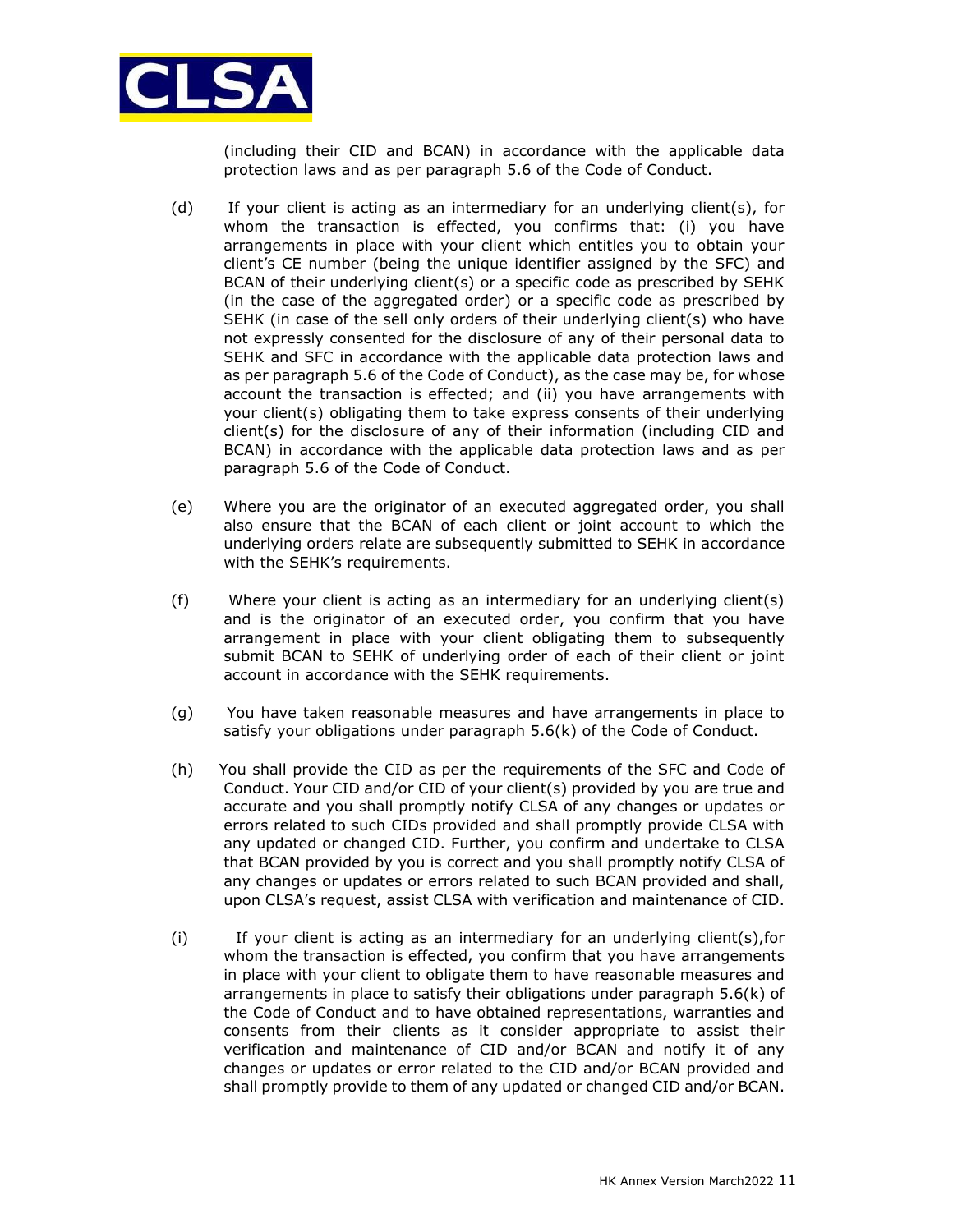

- (j) You will fully cooperate with CLSA when CLSA conducts a refresher of the CID exercise in the timeframe prescribed by the SFC's Guidelines on Anti-Money Laundering and Counter-Financing of Terrorism.
- (k) If you have any actual notice of a change in your client's CID, you shall submit the updated BCAN-CID Mapping File to SEHK's data repository as soon as practicable, rather than only when your client's next trade is executed. If your client is acting as an intermediary for an underlying client(s), for whom the transaction is effected, you confirm that: (i) you have arrangements in place with your client which requires it to, upon its actual notice of a change in its client's CID, submit the updated BCAN-CID Mapping File to SEHK's data repository as soon as practicable, rather than only when the client's next trade is executed.
- (l) Where you are assigning a BCAN and preparing the BCAN-CID Mapping File, you confirm that, you have taken all reasonable steps to establish that the BCAN and CID which you submit to SEHK are accurate and kept-up-to-date. You agree that CLSA may submit a BCAN-CID Mapping File to the data repository on your behalf and will not alter the file before or upon submitting the file to the data repository and CLSA will not be liable to you in respect of such submission.
- (m) You agree that you do not have to receive a pre-trade validation from SEHK for your BCAN-CID Mapping File before you assign a BCAN to your client and tag the BCAN to a securities order for that client.
- (n) Where a BCAN needs to be changed after an order is executed, you agree and undertake that you will file a notification to SEHK in accordance with its prescribed forms and processes as soon as possible.
- (o) Where you are a non-Hong Kong based entity and places the order for execution with CLSA acting as an agent on behalf of your clients located in Hong Kong, you shall give prior notification to CLSA about such orders and transmit the BCAN and CE number (being the unique identifier assigned by the SFC to such Hong Kong client) received from such Hong Kong client together with the securities order to CLSA and put in place arrangements with that Hong Kong client so that the securities order is transmitted together with the BCAN and CE number to CLSA. You acknowledge that CLSA is not responsible to verify if the order should carry a BCAN. You represent and undertake that when you provide such information to CLSA, you have obtained consent of such Hong Kong client for the disclosure of any of their information (including their BCAN) in accordance with the applicable data protection laws and disclosure to the SFC and HKEX.
- 14.2 When you place the orders for execution coming under the scope of the IDR and OTCR, CLSA will treat you as the direct client and CLSA will assign a BCAN number to you and tag such BCAN number to your order if CLSA pass the trade to the SEHK for execution purpose. For clarity, if we receive an on-exchange order, which is already tagged with a BCAN, we shall not assign and tag another BCAN to such order.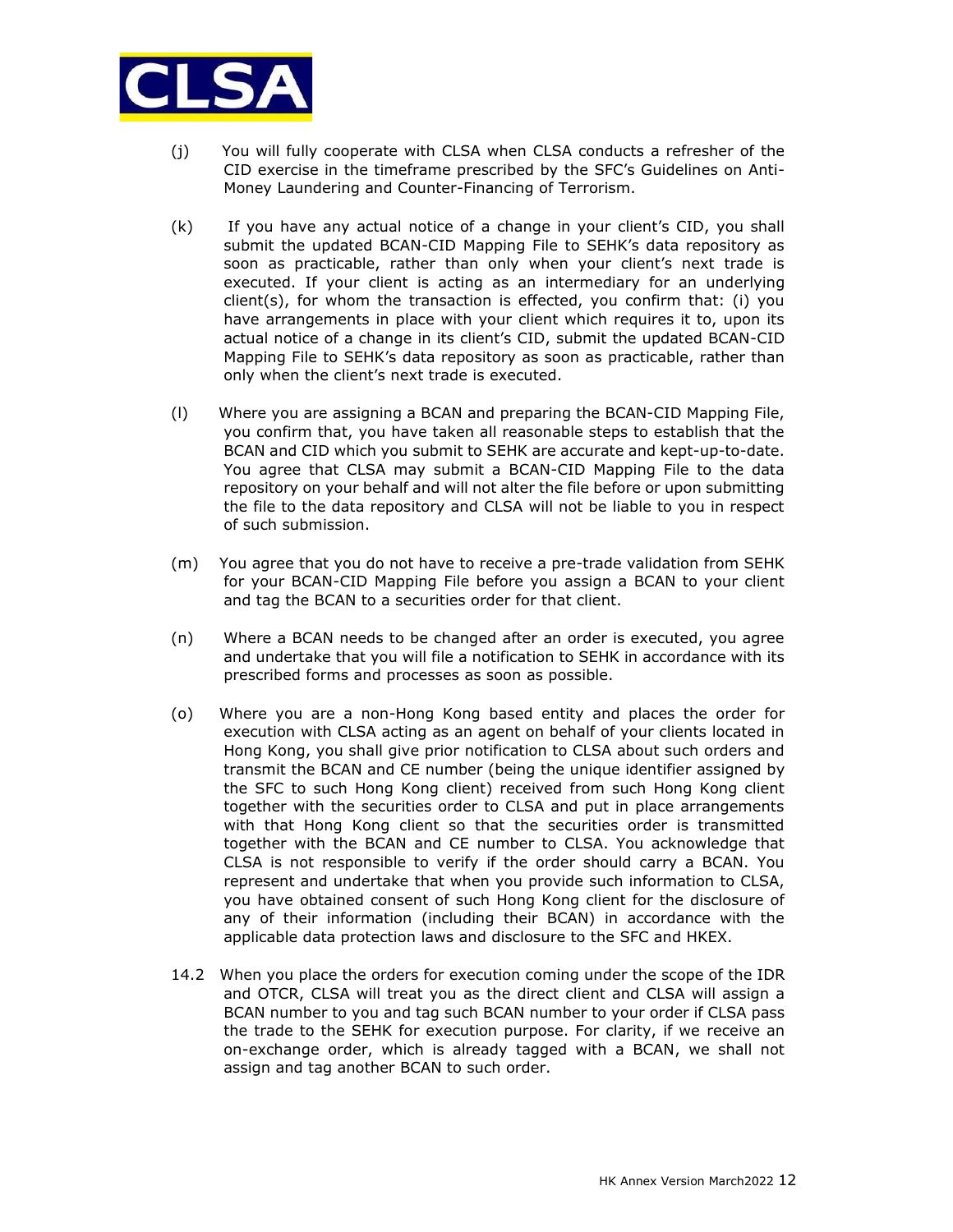

 For the purpose of this Clause, the term "client" and "aggregated order" shall bear the meanings as defined under paragraph 5.6 and 5.7 of the Code of Conduct.

**- End -**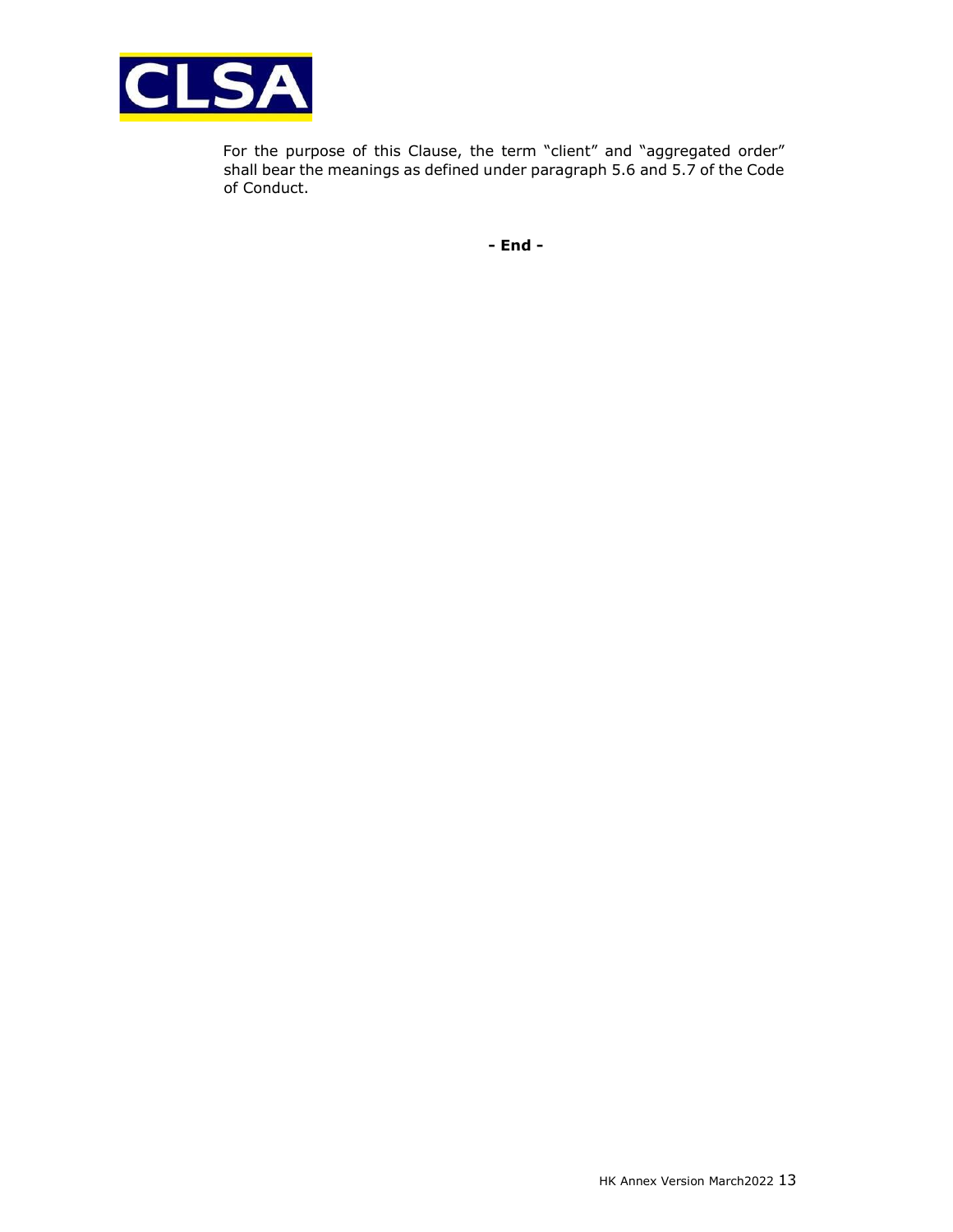

# **Securities Dealing Services: Hong Kong Market Annex Risk Disclosure Statement Schedule**

This Risk Disclosure Statement Schedule does not disclose all of the risks and other significant aspects of trading in securities, futures and options. In light of the risks, you should undertake such transactions only if you understand the nature of the contracts (and contractual relationships) into which you are entering and the extent of your exposure to risk. You should carefully consider whether trading is appropriate for you in light of your experience, objectives, financial resources and other relevant circumstances. Please read this Schedule carefully, and ask questions and take independent advice as you consider appropriate.

## **Securities Risk Disclosure Statement**

- You acknowledge that the price of Securities can and does fluctuate, sometimes dramatically, and that the price of any individual security may experience downward movements, and may become valueless. You appreciate therefore that it is as likely that losses will be incurred rather than profit made as a result of buying and selling securities. This is a risk that you are prepared to accept.
- You acknowledge that there are risks in leaving Securities in our custody or in authorising us to deposit securities as collateral for loans or advances made by us or authorising us to borrow or loan Securities and you confirm that you are prepared to accept such risk notwithstanding that in these circumstances you face the risk of loss of such Securities.
- You confirm that you understand the short selling requirements in Hong Kong and, in particular, that uncovered short selling on Exchanges in Hong Kong is unlawful.

# **Electronic Communication and Trading System Risk Disclosure Statement**

- You understand that the electronic communication systems (including the internet) may not be a reliable medium of communication due to unpredictable traffic congestion or other reasons and that such unreliability is beyond our control. This may give rise to situations, including delays, in transmission and receipt of your instructions or other information, delays in execution or execution of your instructions at prices different from those prevailing at the time your instructions were given, misunderstanding and errors in any communication between you and us and so on. Whilst we will take every possible step to safeguard our systems, client information, accounts and assets held for the benefit of our clients, you accept the risk of conducting transactions via electronic communication systems.
- Electronic trading facilities (including, without limitation, the Direct Market Access Services) are supported by computer-based component systems for the order-routing, execution, matching, registration or clearing of trades. As with all facilities and systems, they are vulnerable to temporary disruption or failure. You understand that your ability to recover certain losses may be subject to limits on liability imposed by the system provider, the market, the clearing house and/or member or participant firms. Such limits may vary: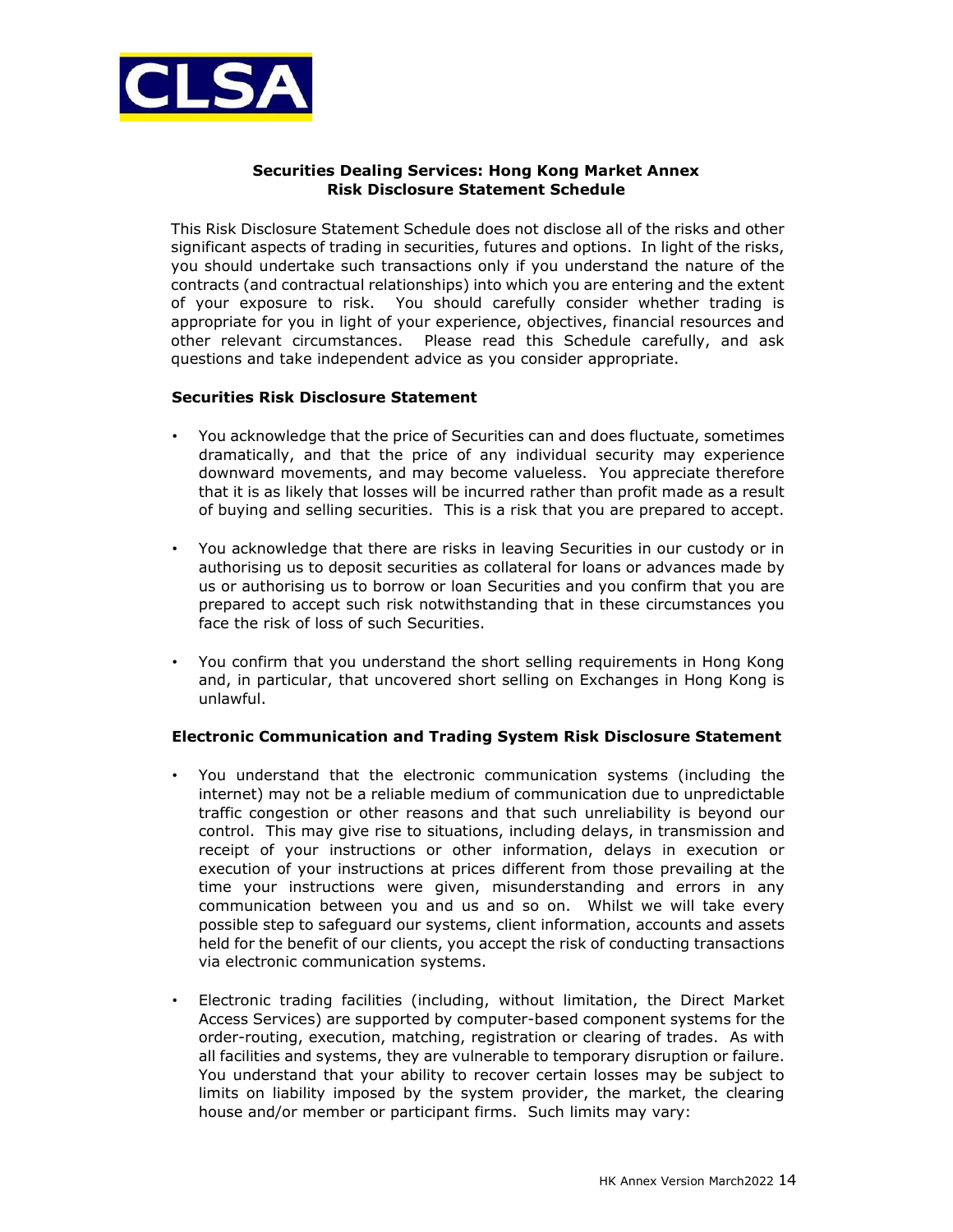

you understand that you should ask us for details in this respect.

• Trading on an electronic trading system (including, without limitation, through the Direct Market Access Services) may differ from trading on other electronic trading systems. If you undertake transactions on an electronic trading system, you understand that you will be exposed to risks associated with the system including the failure of hardware and software. You understand that the result of any system failure may be that your order is either not executed according to your instructions or is not executed at all.

#### **GEM Risk Disclosure Statement**

- You understand that GEM has been established as a market designed to accommodate companies to which a high investment risk may be attached. In particular, you understand that companies may list on GEM with neither a track record of profitability nor any obligation to forecast future profitability. You appreciate that there may be risks arising out of the emerging nature of companies listed on GEM and the business sectors or countries in which the companies operate.
- You are aware of the potential risks of investing in such companies and understand that you should make the decision to invest only after due and careful consideration. You understand the greater risk profile and other characteristics of GEM mean that it is a market more suited to professional and other sophisticated investors.
- Given the emerging nature of companies listed on GEM, you understand there is a risk that securities traded on GEM may be susceptible to higher market volatility compared to securities traded on the Main Board and no assurance is given that there will be a liquid market in the securities traded on GEM.
- You further understand that current information on GEM stocks may only be found on the internet website operated by the Stock Exchange of Hong Kong ("**SEHK**"). Companies listed on GEM are not generally required to issue paid announcements in gazetted newspapers. Accordingly, you acknowledge that you need to have access to up-to-date information on GEM-listed companies as published on the GEM website.
- You acknowledge that this risk disclosure statement does not purport to disclose all the risks and other significant aspects of GEM. You understand that you should undertake your own research and study on the trading of securities on GEM before commencing any trading activities.
- You understand that you should seek independent professional advice if you are uncertain of or have not understood any aspect of this risk disclosure statement or the nature and risks involved in trading of securities on GEM.
- You understand that the signing of this risk disclosure statement is mandatory under the rules of the SEHK. You understand that we will not be able to effect your instructions to deal in securities on GEM if this statement is not signed and acknowledged by you.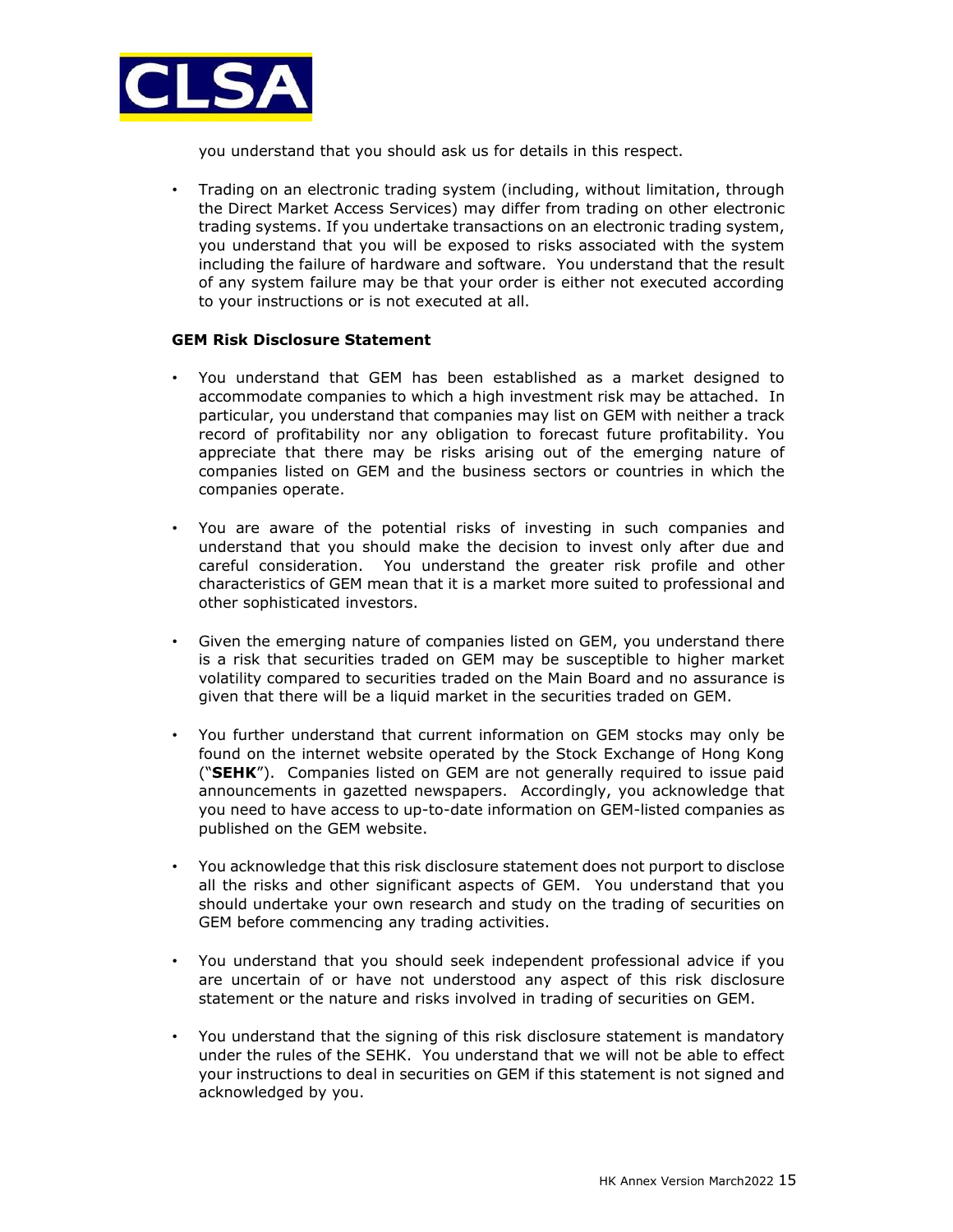

• You understand that we are required under the rules of the SEHK to ensure that you are provided with a signed copy of this risk disclosure statement.

### **NASDAQ-AMEX Pilot Program Risk Disclosure Statement**

The securities under the Nasdaq-Amex Pilot Program ("**PP**") are aimed at sophisticated investors. You should consult us and become familiarised with the PP before trading in the PP securities. You should be aware that the PP securities are not regulated as a primary or secondary listing on the Main Board or GEM.

#### **Client Assets Received or Held Outside Hong Kong Risk Disclosure Statement**

Client assets received or held by the licensed person or registered outside Hong Kong are subject to the applicable laws and regulations of the relevant overseas jurisdiction which may be different from the Securities and Futures Ordinance (Cap.571 of the Laws of Hong Kong) and the rules made thereunder. Consequently, such client assets may not enjoy the same protection as that conferred on client assets received or held in Hong Kong.

## **Margin Trading Risk Disclosure Statement**

The risk of loss in financing a transaction by deposit of collateral is significant. You understand that you may sustain losses in excess of your cash and any other assets deposited as collateral with us. Market conditions may make it impossible to execute contingent orders, such as "stop-loss" or "stop-limit" orders. You understand that you may be called upon at short notice to make additional margin deposits or interest payments. If the required margin deposits or interest payments are not made within the prescribed time, you understand that your collateral may be liquidated without your consent. Moreover, you will remain liable for any resulting deficit in your account and interest charged on your account. You understand therefore that you should carefully consider whether such a financing arrangement is suitable in light of your own financial position and investment objectives.

## **Providing an Authority to Hold Mail or to Direct Mail to Third Parties Risk Disclosure Statement**

If you provide us with an authority to hold mail or to direct mail to third parties, you understand that it is important for you to promptly collect in person all contract notes and statements of your account and review them in detail to ensure that any anomalies or mistakes can be detected in a timely fashion.

## **Providing an Authority to Repledge Your Securities Collateral etc. Risk Disclosure Statement**

• There is risk if you provide us with an authority that allows us to apply your securities or securities collateral pursuant to a securities borrowing and lending agreement, repledge your securities collateral for financial accommodation or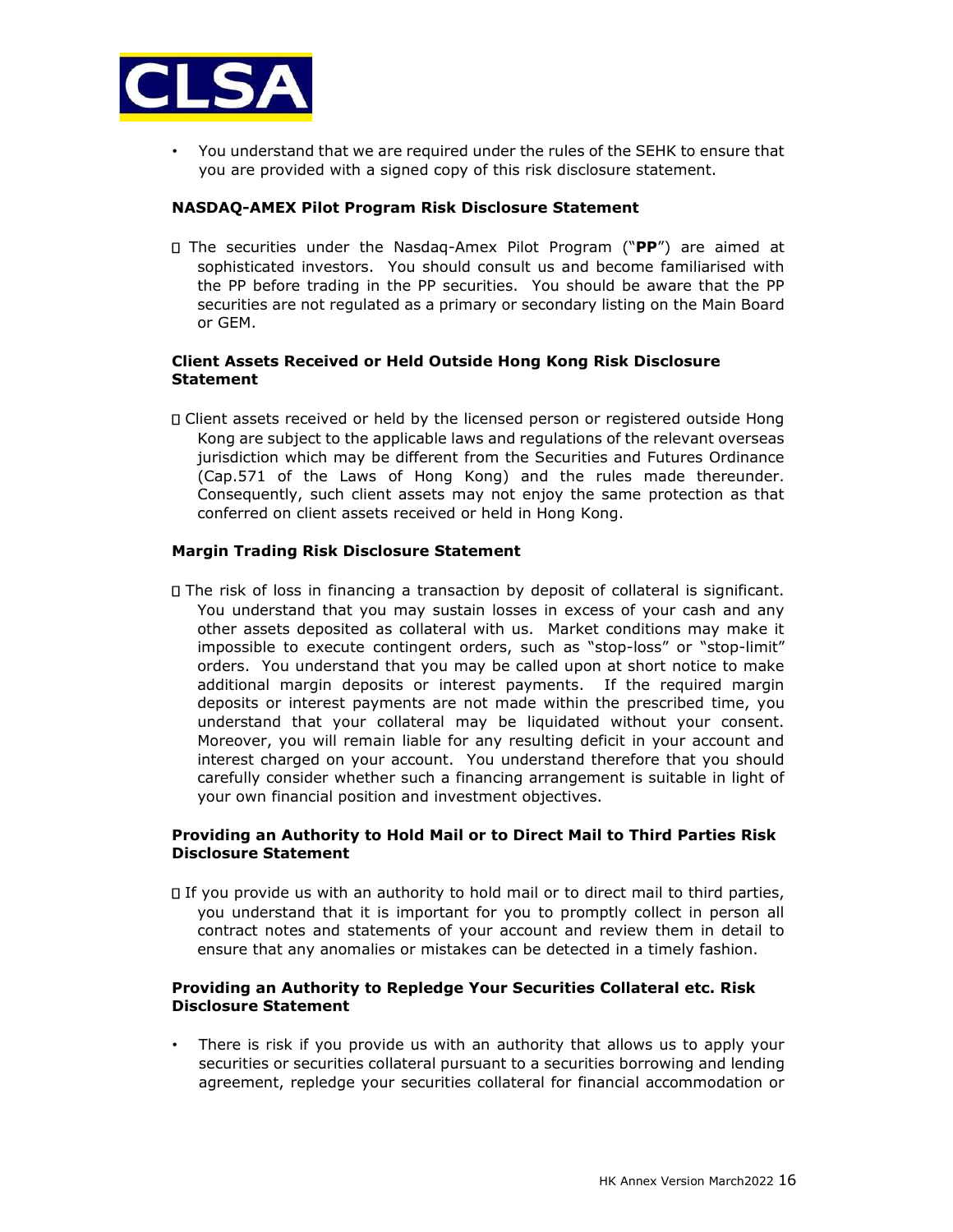

deposit your securities collateral as collateral for the discharge and satisfaction of our settlement obligations and liabilities.

- If your securities or securities collateral are received or held by us in Hong Kong, the above arrangement is allowed only if you consent in writing. Moreover, unless you are a professional investor, your authority must specify the period for which it is current and be limited to not more than 12 months. If you are a professional investor, these restrictions do not apply. You may revoke your authority at any time on giving 30 days prior written notice to us.
- Additionally, your authority may be deemed to be renewed (i.e. without your written consent) if we issue to you a reminder at least 14 days prior to the expiry of the authority, and you do not object to such deemed renewal before the expiry date of your then existing authority.
- You are not required by any law to sign these authorities. But an authority may be required by us, for example to facilitate margin lending to you or to allow your securities or securities collateral to be lent to or deposited as collateral with third parties. We should explain to you the purpose for which one of these authorities is to be used.
- If you sign one of these authorities and your securities or securities collateral are lent to or deposited with third parties, those third parties will have a lien or charge on your securities or securities collateral. Although we are responsible to you for securities or securities collateral lent or deposited under your authority, a default by us could result in the loss of your securities or securities collateral.
- A cash account not involving securities borrowing and lending is available from most licensed or registered persons. If you do not require margin facilities or do not wish your securities or securities collateral to be lent or pledged, you understand that you should not sign the above authorities and ask to open this type of cash account.

#### **SPAC Securities Risk Disclosure Statement**

Investment in SPAC Securities is exposed to various risks, including but not limited to, those stated in the relevant prospectus or offering documents of the SPAC Securities and the risks listed below. Below and those included in the relevant prospectus or offering documents of the SPAC Securities are not an exhaustive list of risks. You should read these risk factors carefully and understand the risks of investment in SPAC Securities before making an investment decision.

- Risk of Price Volatility. As a SPAC has no operations, it is unable to report performance factors (e.g. revenue, profit / loss and cash flow) that investors would normally rely upon to determine the value of its shares. The share price of a SPAC is therefore likely to be driven by speculation and rumour instead, particularly with regards to the potential outcome of the SPAC's efforts to find a suitable De-SPAC Target.
- Risk of Market Manipulation. Sensitivity of a SPAC's share price to rumour makes them relatively more susceptible to share price manipulation. This could